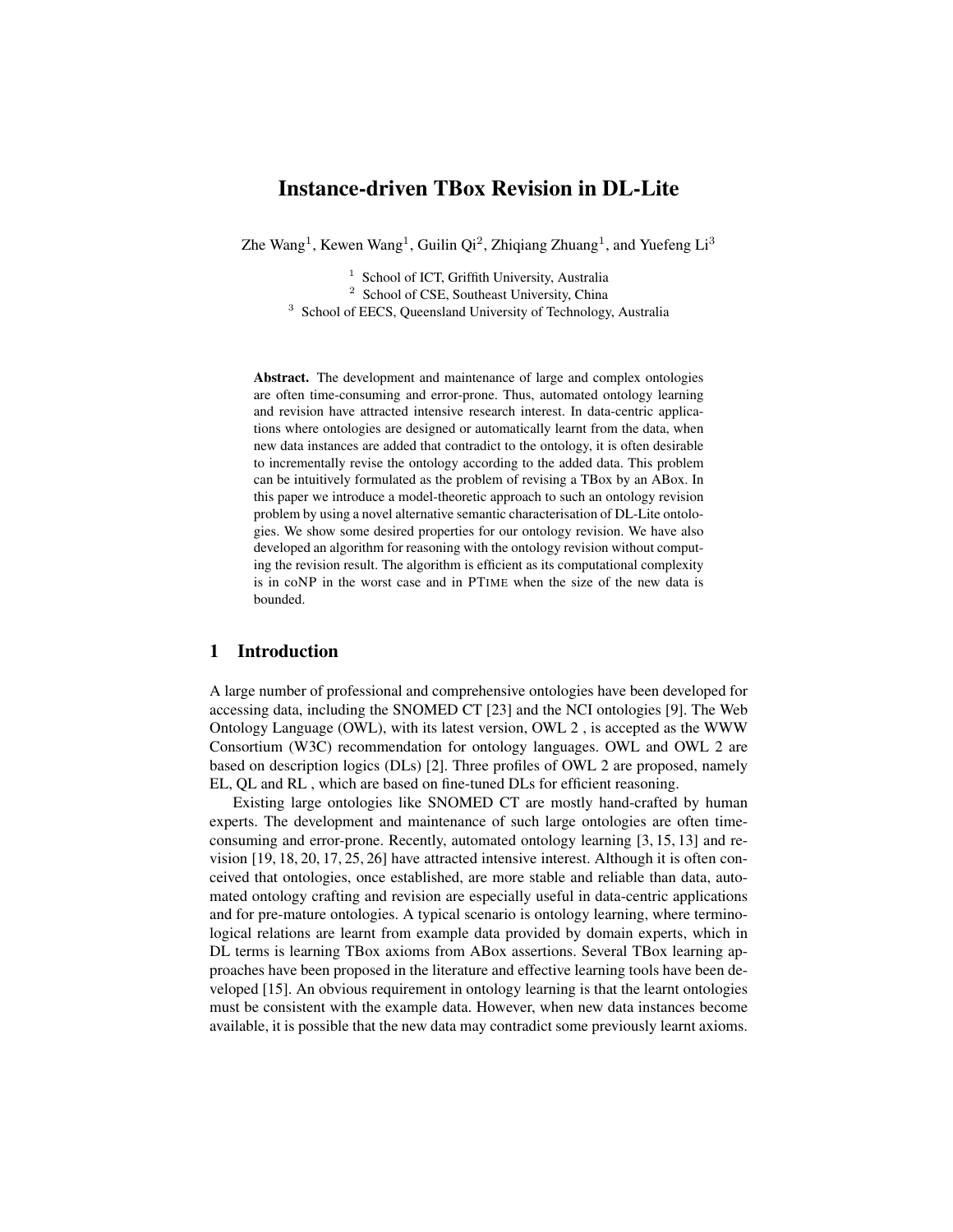Obviously, when the size(s) of the ontology and/or the data is large, it is undesirable to re-learn the ontology from the scratch. Thus, a challenge is how to revise the ontology according to the new data. In DLs, it amounts to the question of how to effectively revise a TBox by an ABox.

TBox debugging and repair approaches [11, 22, 10] and interactive revision approaches [16] can be used to pinpoint the problematic axioms, and most of TBox repair approaches seek to eliminate a minimal number of axioms to restore consistency. Similar syntax-based approach was adopted in revision [8, 18, 20]. However, most syntax-based approaches to TBox revision lack of a suitable semantic justification, which is partially reflected in their inability of preserving implicit knowledge. For example, given  $\mathcal{T} = \{ \text{Bird } \sqsubseteq \text{ CanFly}, \text{Mammal } \sqsubseteq \neg \text{ CanFly} \}$ , the revision of  $\mathcal{T}$  by  $A = \{CanFly(bat), Mammal(bat)\}\$ using syntax-based approaches in [8, 20] will discard implicit information Bird  $\Box$   $\neg$ Mammal, though it does not involve in the contradiction. To resolve this issue, some more recent works, such as [5, 6], advocate to define syntax-based ontology revision on the deductive closure  $cl(\mathcal{T})$  of the initial TBox  $\mathcal T$  instead of  $\mathcal T$  itself. This of course relies on the finiteness of the deductive closure (with the exception of some special cases), and there may not exist a unique optimal solution to syntax-based revision [5], since often multiple minimal sets of axioms in  $\mathcal T$  (or  $cl(\mathcal T)$ ) exist that are responsible for the contradictions.

Seeing the TBox as a formalisation of the conceptual model of the data, which is a common perspective in ontology learning, the TBox essentially represents a collection of possible DL models. Taking this perspective, one can argue that in TBox revision, it is critical to ensure minimal changes to the prospective models. Extant model-based TBox revision literature only cover the revision by TBox axioms [17, 26]. In this paper, we develop a novel approach to revise a TBox by ABox assertions, and to full-fill the minimal change principle in a model-theoretic manner. To the best of our knowledge, it is the first work on this direction. However, as witnessed by previous model-based TBox revision approaches, working directly with classical DL models is difficult. Thus, we introduce the type semantics for  $DL$ -Lite<sub>core</sub>, which is the core logic underlying OWL 2 QL. We provide a concrete TBox revision operator based on types. We show that our operator possess desired properties. In particular, our operator supports revision of axioms, and the result of revision is uniquely defined which eliminates non-determinism. For the computational aspects, we transform the entailment problem of TBox revision in DL-Lite into one in propositional logic. We show that entailment checking and revision computation can be done efficiently, and in particular, do not shift the corresponding complexity in propositional logic.

# 2 Preliminaries

A *signature* S is a union of three disjoint (possibly infinite) sets  $S_C$ ,  $S_R$ , and  $S_I$ , where  $\mathcal{S}_C$  is the set of atomic concepts,  $\mathcal{S}_R$  is the set of atomic roles, and  $\mathcal{S}_I$  is the set of individual names. Concepts and roles in DL-Lite<sub>core</sub> and DL-Lite<sub> $\mathcal{R}$ </sub> are built on atomic ones as follows [4]:

$$
B \to A \mid \exists R \qquad \qquad C \to B \mid \neg B \mid \bot \qquad \qquad R \to P \mid P^-
$$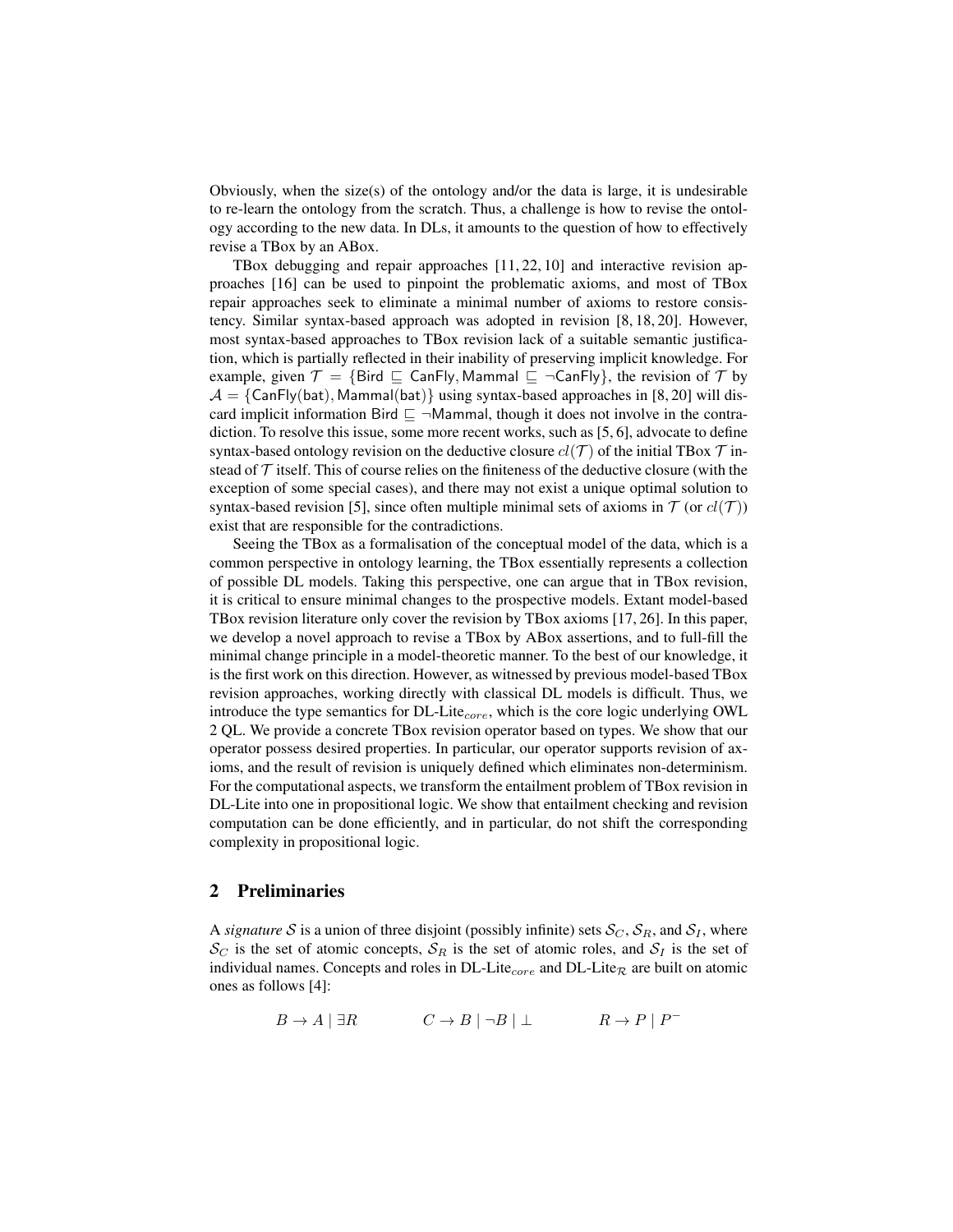where  $A \in \mathcal{S}_C$  and  $P \in \mathcal{S}_R$ . B is a *basic concept*, C is a *general concept*, and R is a basic role. In what follows, we often use  $A$  for an atomic concept,  $B$  for a basic concept, C for a general concepts, P for an atomic role, and R for a basic role. B and R denotes the sets of basic concepts and basic roles over S, respectively. We write  $R^$ for P if  $R = P^-$ ; and  $R^+$  for P, whenever  $R = P$  or  $R = P^-$ . A DL-Lite<sub>core</sub> TBox is a finite set of *concept inclusions* or *axiom* of the form  $B \sqsubseteq C$ . An *ABox* is a finite set of *concept assertions* of the form  $A(a)$  and *role assertions* of the form  $P(a, b)$ , where  $a, b \in S_I$ . For the convenience of presentation, we sometimes write  $P^-(a, b) \in A$ meaning  $P(b, a) \in \mathcal{A}$ . A knowledge base (KB)  $\mathcal{K} = \mathcal{T} \cup \mathcal{A}$  consists of a TBox  $\mathcal{T}$  and an ABox A. In this paper, an ontology is a DL-Lite TBox.

The semantics of DL-Lite<sub>core</sub> is defined as usual using interpretations  $\mathcal{I} = (\Delta^\mathcal{I}, \cdot^\mathcal{I}),$ and we refer to [4] for the details. An interpretation  $\mathcal I$  *satisfies* inclusion  $B \subseteq C$  if  $B^{\mathcal{I}} \subseteq C^{\mathcal{I}}$ ; *T* satisfies assertion  $A(a)$  if  $a^{\mathcal{I}} \in A^{\mathcal{I}}$ ; and *T* satisfies assertion  $P(a, b)$ if  $(a^{\mathcal{I}}, b^{\mathcal{I}}) \in P^{\mathcal{I}}$ . *I satisfies* TBox  $\mathcal{T}$  (or ABox  $\mathcal{A}$ ) if  $\mathcal{I}$  satisfies each inclusion in  $\mathcal{T}$ (resp., each assertion in A). *I* is a *model* of  $T(A)$ , or  $T \cup A$ ) if *I* satisfies  $T$  (resp., A, or both  $T$  and A).  $T \cup A$  is *consistent* if it has at least one model. We also say that  $T$ is consistent with A. A concept or role E is *satisfiable w.r.t.* T if a model  $\mathcal I$  of  $\mathcal T$  exists such that  $E^{\mathcal{I}} \neq \emptyset$ ; otherwise, E is *unsatisfiable*. T is *coherent* if all atomic concepts and atomic roles in T are satisfiable.  $T \cup A$  *entails* an inclusion or assertion  $\alpha$ , written  $\mathcal{T} \cup \mathcal{A} \models \alpha$ , if all models of  $\mathcal{T} \cup \mathcal{A}$  satisfy  $\alpha$ . Two KBs  $\mathcal{K}_1, \mathcal{K}_2$  are *equivalent*, written  $\mathcal{K}_1 \equiv \mathcal{K}_2$ , if they have the same models.

# 3 Type Semantics

To revise a TBox  $\mathcal T$  by an ABox  $\mathcal A$ , the result of revision should be a new TBox  $\mathcal T'$ , such that  $\mathcal{T}'$  is consistent with  $\mathcal A$  and that  $\mathcal{T}'$  preserves as much terminological knowledge as possible from  $T$ . We address TBox revision and minimal change from a modeltheoretic perspective, that is, the models of the result of revision can be obtained from the models of the initial TBox with minimal change. To achieve this, we adapt classical model-based belief revision to DL-Lite, which measures change through a notion of model distance. However, DL models may have complex structures and the number of models is always infinite. This makes it hard to handle TBox revision directly through classical DL models. Hence, we introduce a new relation of satisfaction for DL-Lite $_{core}$ TBoxes based on the notion of types [14]. Such an alternative semantic characterisation use structures that are finite and much simpler than classical DL models.

In TBox revision, it suffices to consider a finite signature  $S$  that covers the initial TBox and the new data. In this case, B and R are both finite. Formally, a *type*  $\tau \subseteq B$ is a (possibly empty) set of basic concepts. The satisfaction relation between a type  $\tau$ and a TBox  $\mathcal T$  (or concept C) can be defined in the propositional manner, seeing  $\tau$  as a propositional interpretation (with basic concepts seen as propositional atoms) and  $\mathcal T$  (or C) as a propositional theory.  $PM(\mathcal{T}) (PM(C))$  denotes the set of types corresponding to the propositional models of  $\mathcal{T}(C)$ . When  $\mathcal{T} = \{B \sqsubseteq C\}$  is a singleton, we also write  $PM(B \sqsubset C)$ . However, classical relation of satisfaction is insufficient and we need to introduce a refined definition of satisfaction. For example, let  $\mathcal{T} = {\exists P \subseteq \bot}$ , then  $\mathcal{T} \models \exists P^- \sqsubseteq \bot$ . Yet  $PM(\mathcal{T}) \not\subseteq PM(\exists P^- \sqsubseteq \bot)$ , witnessed by the type  $\tau = {\exists P^-}$ .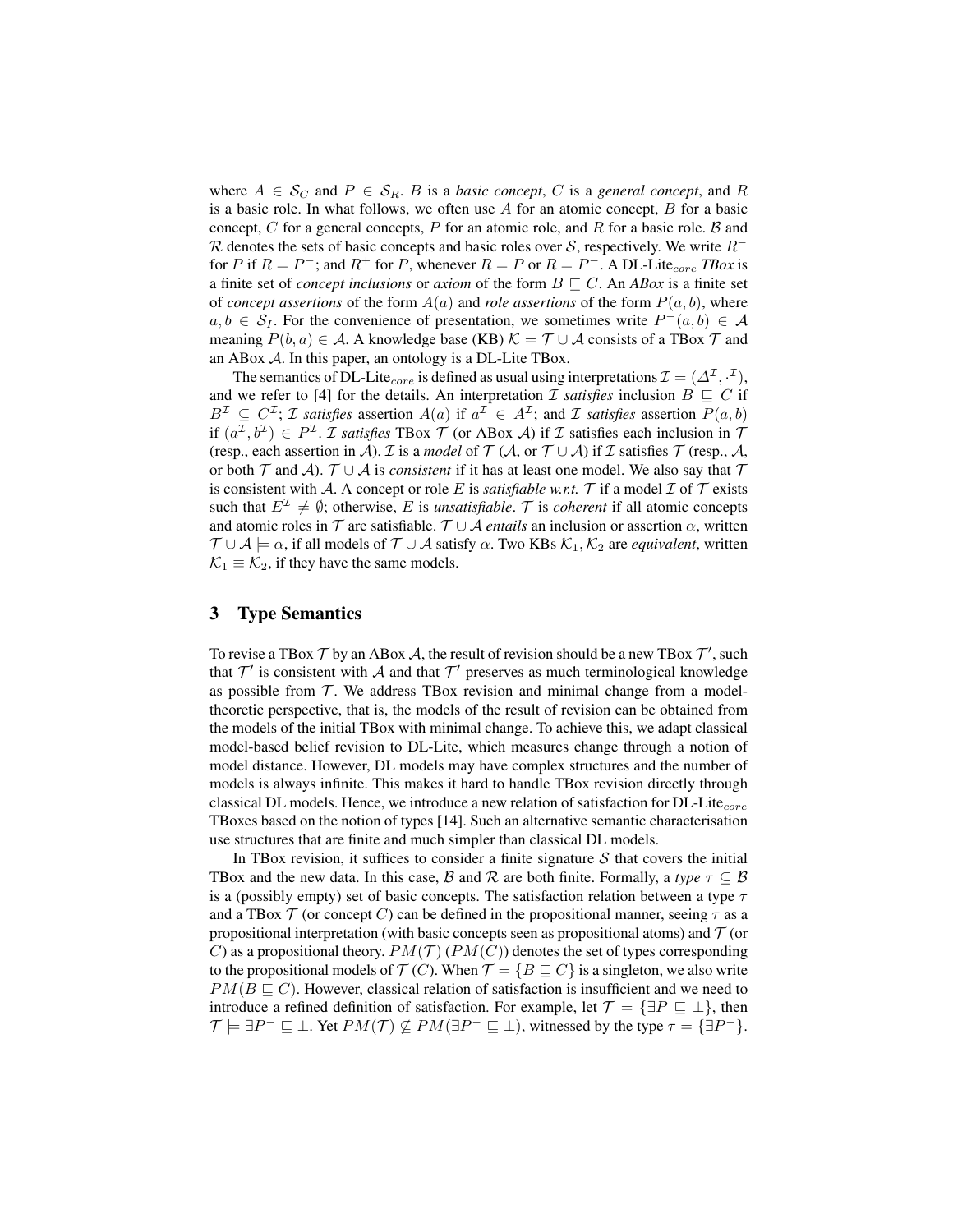For a well defined semantics, one would expect that the models of  $\mathcal T$  are also models of  $\exists P^- \sqsubseteq \bot$ . Hence, the refined satisfaction relation needs to take care of the nonpropositional inference that  $\exists R \sqsubseteq \bot$  implies  $\exists R^{-} \sqsubseteq \bot$  for any  $R \in \mathcal{R}$ , and we will show that this is the only non-propositional inference needing special care in DL-Lite<sub>core</sub>. In [14, 25], this problem is remedied using a set of types (instead of a single type) in a model. However, the cost of using arbitrary sets of types as in [25] is an exponential blow up on the sizes of models. Although simpler (in particular polynomialsized) models are defined in [14], the model structures are still rather complex. In what follows, we present a more succinct characterisation, the type semantics, and we will extend the type semantics to ABoxes.

**Definition 1.** A type  $\tau$  satisfies a DL-Lite<sub>core</sub> **TBox**  $\mathcal T$  if the following conditions hold:

*1.*  $\tau \in PM(\mathcal{T})$ *. 2. if*  $\mathcal{T} \models \exists R \sqsubseteq \bot$  *then*  $\exists R^{-} \notin \tau$ *.* 

*In this case,* τ *is a* type model *(*T-model*) of* T *. The set of T-models of* T *is denoted as*  $TM(\mathcal{T})$ .

Again, we write  $TM(B \sqsubseteq C)$  for a singleton TBox  $\mathcal{T} = \{B \sqsubseteq C\}$ .

T-models can be used to characterise the semantics of  $DL\text{-}Lie_{core}$  TBoxes, and major reasoning problems such as concept satisfiability and subsumption *w.r.t.* TBoxes can be characterised using T-models.

**Proposition 1.** *Given a DL-Lite<sub>core</sub> TBox T*, *the following results hold:* 

- *1.* T *is consistent iff there exists a T-model of* T *.*
- *2. For a concept* C, C *is satisfiable w.r.t.*  $\mathcal{T}$  *iff*  $TM(\mathcal{T}) \cap PM(C) \neq \emptyset$ *.*
- *3. For an inclusion*  $B \sqsubseteq C$ ,  $\mathcal{T} \models B \sqsubseteq C$  *iff*  $TM(\mathcal{T}) \subseteq TM(B \sqsubseteq C)$ *.*
- *4. For a DL-Lite<sub>core</sub> TBox*  $\mathcal{T}', \mathcal{T} \equiv \mathcal{T}'$  *iff*  $TM(\mathcal{T}) = TM(\mathcal{T}')$ *.*

To prove this proposition, we first show a connection between the classical DL models and the type models of a TBox. Each DL interpretation  $\mathcal I$  and each element  $d$ in the domain of *I* determines a unique type, *i.e.*,  $\tau_d^{\mathcal{I}} = \{B \in \mathcal{B} \mid d \in B^{\mathcal{I}}\}$ . We call  $\tau_d^{\mathcal{I}}$ *the type of* d in I.

**Lemma 1.** *Given a DL-Lite<sub>core</sub> TBox*  $\mathcal T$  *and a DL interpretation*  $\mathcal I$ *,*  $\mathcal I$  *is a model of*  $\mathcal T$  $\text{iff } \tau_d^{\mathcal{I}} \in TM(\mathcal{T}) \text{ for each } d \in \Delta^{\mathcal{I}}.$ 

Lemma 1 shows for each DL interpretation  $I$ , a set  $M$  of types can be determined by  $I$ , and  $I$  is a model of some DL-Lite<sub>core</sub> TBox if and only if each element of M is a T-model of the TBox. The following lemma shows the converse is also true—given a T-model  $\tau$  of a TBox  $\mathcal{T}$ , a DL model of  $\mathcal{T}$  can be constructed from  $\tau$ .

Lemma 2. *Given a DL-Lite*core *TBox* T *and a T-model* τ *of* T *, there exists a DL model*  $\mathcal I$  *of*  $\mathcal T$  *and a domain element*  $d \in \Delta^{\mathcal I}$  *such that*  $\tau_d^{\mathcal I} = \tau$ *.*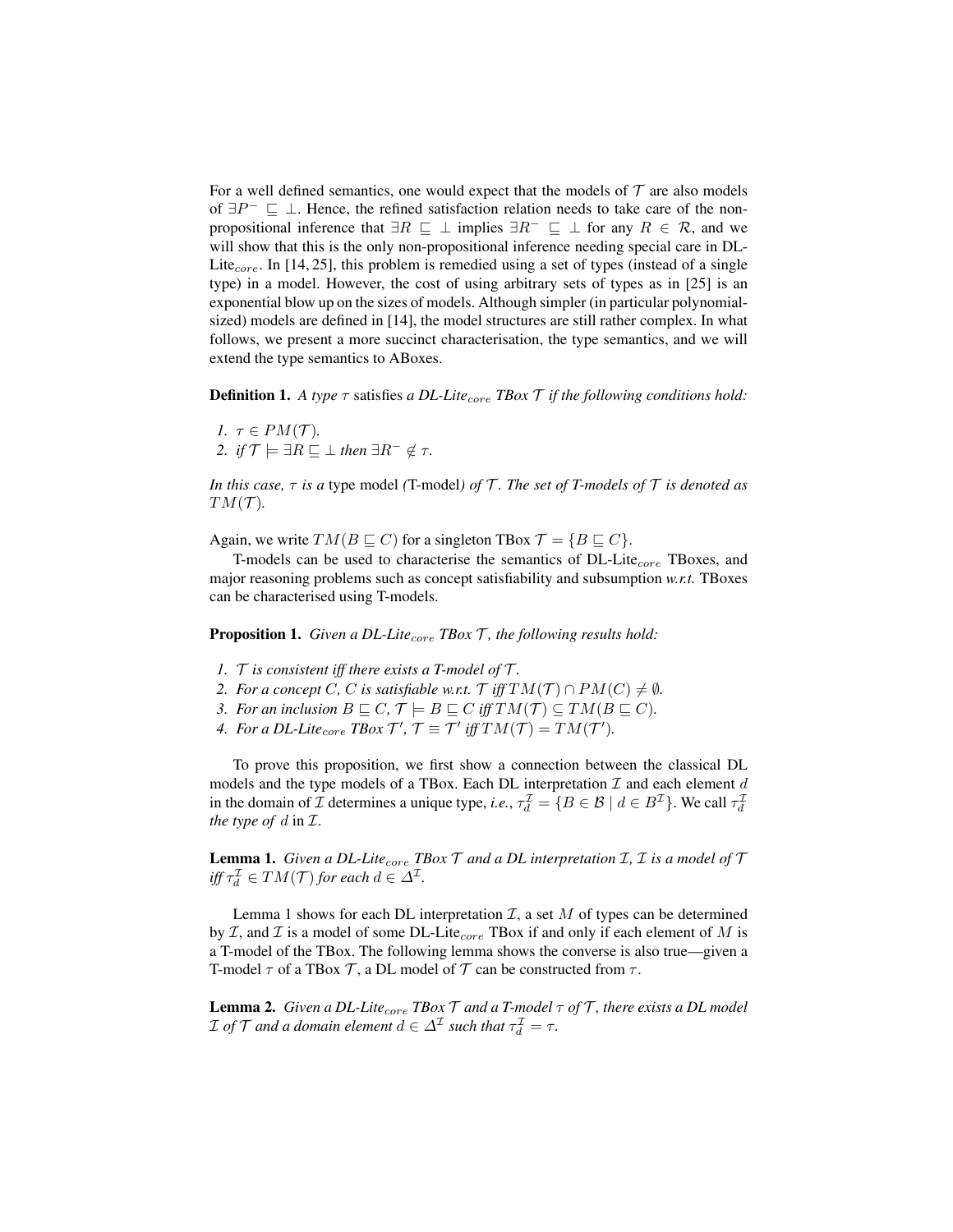From Lemmas 1 and 2, we can prove Proposition 1.

Proposition 1 shows that T-models capture the semantics of  $DL\text{-}Life_{core}$  TBoxes. In order to define the revision of a TBox by an ABox, our type semantics needs to define also (partially) the interpretations on the ABox, that is, we need to define which types constitute to the rational interpretations of the ABox. While type semantics cannot completely capture the semantics of ABoxes, due to the fact that types do not refer to individual names, we can define the "type-models" of an ABox  $A$  as those types determined by the models of A.

As in the definition of interpretation-determined types, where each element in an interpretation uniquely determines a type, each named individual  $b$  in  $A$  and each interpretation *I* of *A* uniquely determines a type  $\tau_b^{\mathcal{I}} = \{B \in \mathcal{B} \mid b^{\mathcal{I}} \in B^{\mathcal{I}}\}$ . As there are often multiple models of  $A$ ,  $b$  is associated with multiple types in  $A$ . Formally, type  $\tau$  is *an instance type of* b (or a b-type) in A iff it is the type of  $b^{\mathcal{I}}$  in some model  $\mathcal{I}$ of A. Intuitively, a b-type in A is the set of basic concepts to whom b is interpreted as a member by some model of A. For example, given  $A = \{A(b), P(b, c)\}\$ , type  $\tau = \{A, \exists P\}$  is a b-type but not a c-type in A. This is because there exists a model  $I$  of  $A$  (e.g., the model obtained by seeing  $A$  as a complete interpretation) such that  $\tau_b^{\mathcal{I}} = \tau$ ; and for each model  $\mathcal{I}$  of  $\mathcal{A}, c^{\mathcal{I}} \in (\exists P^-)^{\mathcal{I}}$  but  $\exists P^- \notin \tau$ . Let  $TM(b, \mathcal{A})$  be the set consisting of all the b-types in  $A$ .  $TM(A)$  is the set of instance types in  $A$ , *i.e.*,  $TM(\mathcal{A}) = \bigcup_{b \text{ occurs in } \mathcal{A}} TM(b, \mathcal{A}).$ 

The following proposition says that a TBox  $\mathcal T$  is consistent with an ABox  $\mathcal A$  iff for each individual b occurring in A, there exists a T-model of  $\mathcal T$  that is a b-type.

### **Proposition 2.** *Given a TBox*  $\mathcal T$  *and an ABox A in DL-Lite<sub>core</sub>,*  $\mathcal T \cup \mathcal A$  *is consistent iff*  $TM(\mathcal{T}) \cap TM(b, \mathcal{A}) \neq \emptyset$  *for each individual b occurring in* A.

Without conjunction and disjunction,  $DL$ -Lite $_{core}$  cannot capture the full propositional logic. As a result, given a set  $M$  of types,  $M$  is not always expressible by DL-Lite<sub>core</sub> TBoxes, *i.e.*, M may not be the set of T-models of any DL-Lite<sub>core</sub> TBox. Also, the set of T-models of a DL-Lite<sub>core</sub> TBox  $T$  needs to be role balanced. Formally, a set of types is called *role balanced* if it includes a type containing ∃R whenever it includes a type containing  $\exists R^{-}$  for all  $R \in \mathcal{R}$ .

#### **Proposition 3.**  $TM(\mathcal{T})$  *is role balanced for each DL-Lite<sub>core</sub> TBox*  $\mathcal{T}$ *.*

For a given set  $M$  of types, we define a corresponding TBox for  $M$  to be one that has the minimal set of T-models that includes M. Formally, a DL-Lite<sub>core</sub> TBox  $\mathcal T$  is a *corresponding TBox* to M if  $M \subseteq TM(\mathcal{T})$  and there is no DL-Lite<sub>core</sub> TBox  $\mathcal{T}'$ such that  $M \subseteq TM(\mathcal{T}') \subset TM(\mathcal{T})$ .  $\mathcal{T}_{core}(M)$  denotes a corresponding TBox for M. The corresponding TBoxes are not unique in general, as intuitively often multiple role-balanced minimal supersets exist. For example, suppose M consists of only one type  $\tau = {\exists P}$ . There are two corresponding TBoxes for M that are  ${\exists P^- \sqsubseteq \exists P}$ and  $\{\exists P^-\sqsubseteq \neg \exists P\}$ , with the T-models (other than  $\tau$ )  $\{\exists P, \exists P^-\}$  and  $\{\exists P^-\}$ , respectively. Intuitively, Definition 1 enforces that a corresponding TBox  $T$  of  $M$  cannot infer  $\exists P^- \sqsubseteq \bot$ , and a DL model of  $\mathcal T$  must instantiate  $\exists P^-$  with at least one member  $e$ . The above two TBoxes correspond to the cases where  $e$  is and is not a member of ∃P, respectively. The following proposition shows that role-balance guarantees the uniqueness.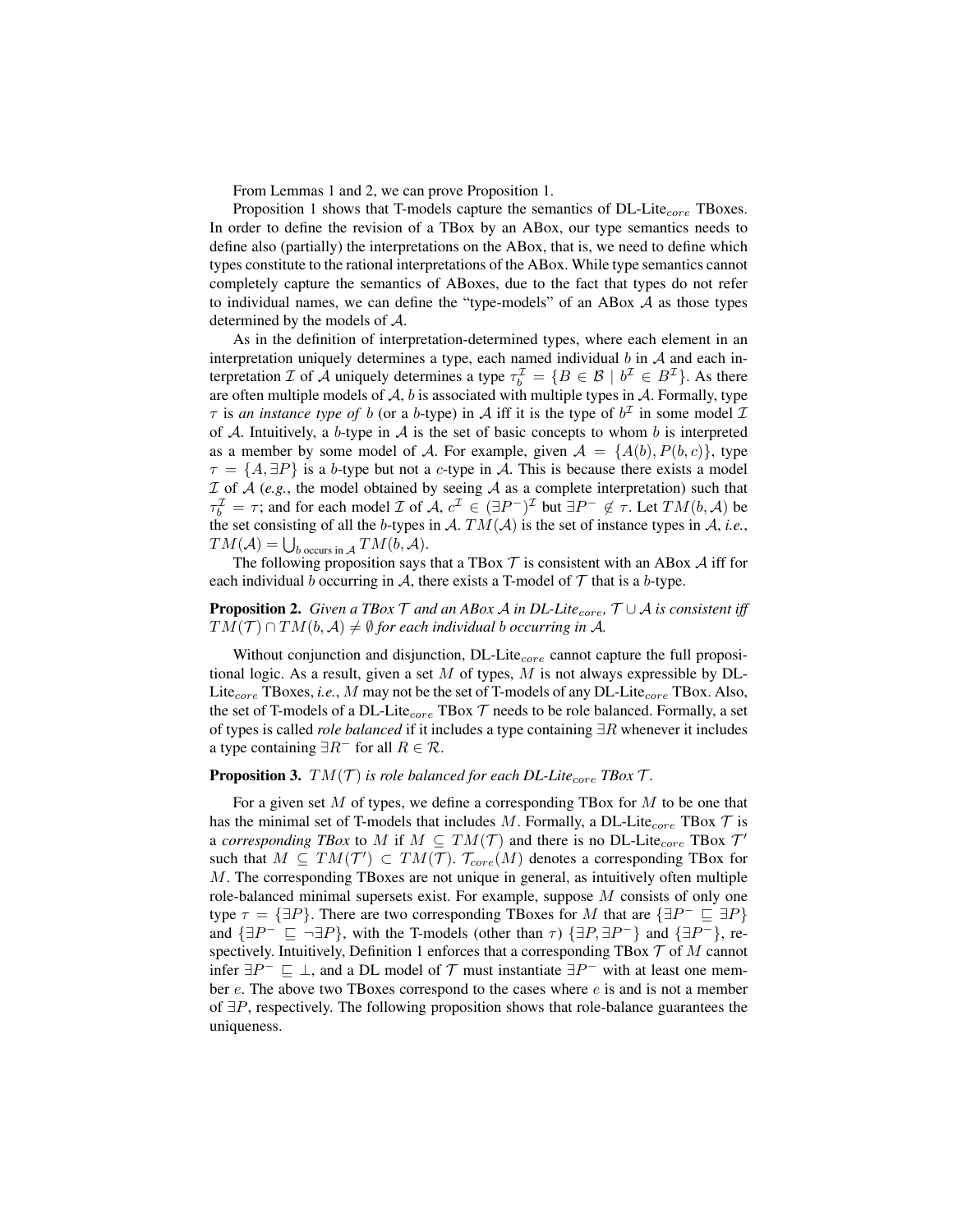Proposition 4. *Each role balanced set of types has a unique corresponding TBox (up to semantic equivalence).*

When a unique corresponding TBox exists, the TBox has the same set of logical consequences in DL-Lite $_{core}$  as the set of types.

**Lemma 3.** Let M be a role balanced set of types and  $\mathcal T$  be its unique corresponding *TBox. For each inclusion*  $B \sqsubseteq C$ *,*  $M \subseteq PM(B \sqsubseteq C)$  *iff*  $\mathcal{T} \models B \sqsubseteq C$ *.* 

# 4 TBox Revision

In this section, we use our new semantic characterisation to define a specific TBox revision operator. In classical model-based revision, to revise a propositional knowledge base  $\phi$  by a propositional formula  $\psi$ , it is sufficient to select the models of  $\psi$  that have minimal distances to those of  $\phi$ , and to define the propositional knowledge base corresponding to the selected models to be the result of revision. Inspired by classical model-based revision, we first introduce a notion of distance between T-models, and then define a selection function that selects from a set of types those types having minimal distances to the T-models of the initial TBox. As we will see later, however, a simple adoption of the classical approach to DL-Lite is insufficient to ensure the result of revision has desired properties. We present our novel revision approach tailored for instance-driven TBox revision applications.

We adopt a prominent notion of model distance in classical model-based revision introduced by Satoh [21], where the distance between two propositional models (seen as sets of propositional atoms) is defined as the symmetric difference between the two models. The *distance* between two types  $\tau$  and  $\tau'$  is their symmetric difference  $sd(\tau, \tau') = (\tau \setminus \tau') \cup (\tau' \setminus \tau)$ . Intuitively, a pair of types  $\tau_1, \tau_1'$  are considered to be (strictly) closer than another pair  $\tau_2, \tau_2'$  if  $sd(\tau_1, \tau_1') \subset sd(\tau_2, \tau_2')$ . While we adopt Satoh's distance, we note that other notions of distance can also be applied in our revision framework. Further, given two sets M and M' of types, a selection function  $\gamma$ selects the types in  $M$  that are closest to those in  $M'$ , based on the notion of distance. In particular,

 $\gamma(M, M') = \{ \tau_0 \in M \mid \tau_0' \in M' \text{ exists } s.t. \}$ for all  $\tau \in M$  and  $\tau' \in M', sd(\tau, \tau') \not\subset sd(\tau_0, \tau'_0)$ 

For a TBox  $\mathcal T$  and an ABox  $\mathcal A$ , we could define the revision of  $\mathcal T$  by  $\mathcal A$  to be a TBox corresponding to  $\gamma(TM(\mathcal{A}), TM(\mathcal{T}))$ , as a straightforward adoption of Satoh's modelbased revision to DL-Lite. However, a result of revision defined in this manner may not be coherent, and moreover, the result of revision is not guaranteed to be consistent with the ABox A. For example, let  $\mathcal{T} = \{A \sqsubseteq B, A \sqsubseteq \neg B\}$  and  $\mathcal{A} = \{A(b), B(c)\}\$ . Then,  $\gamma(TM(A), TM(\mathcal{T})) = TM(A) \cap TM(\mathcal{T})$  consists of a single type  $\{B\}$ . The corresponding TBox  $\{A \sqsubset \bot\}$  is incoherent and is inconsistent with A. Note that from the above example, to achieve coherence and to ensure consistency with the ABox are not necessarily two separate goals. That is, in many cases like  $\mathcal{T}$ , the TBox is inconsistent with the ABox because it is incoherent. Hence, if the inconsistency is caused by an unsatisfiable concept or role, then both consistency between the TBox and the ABox and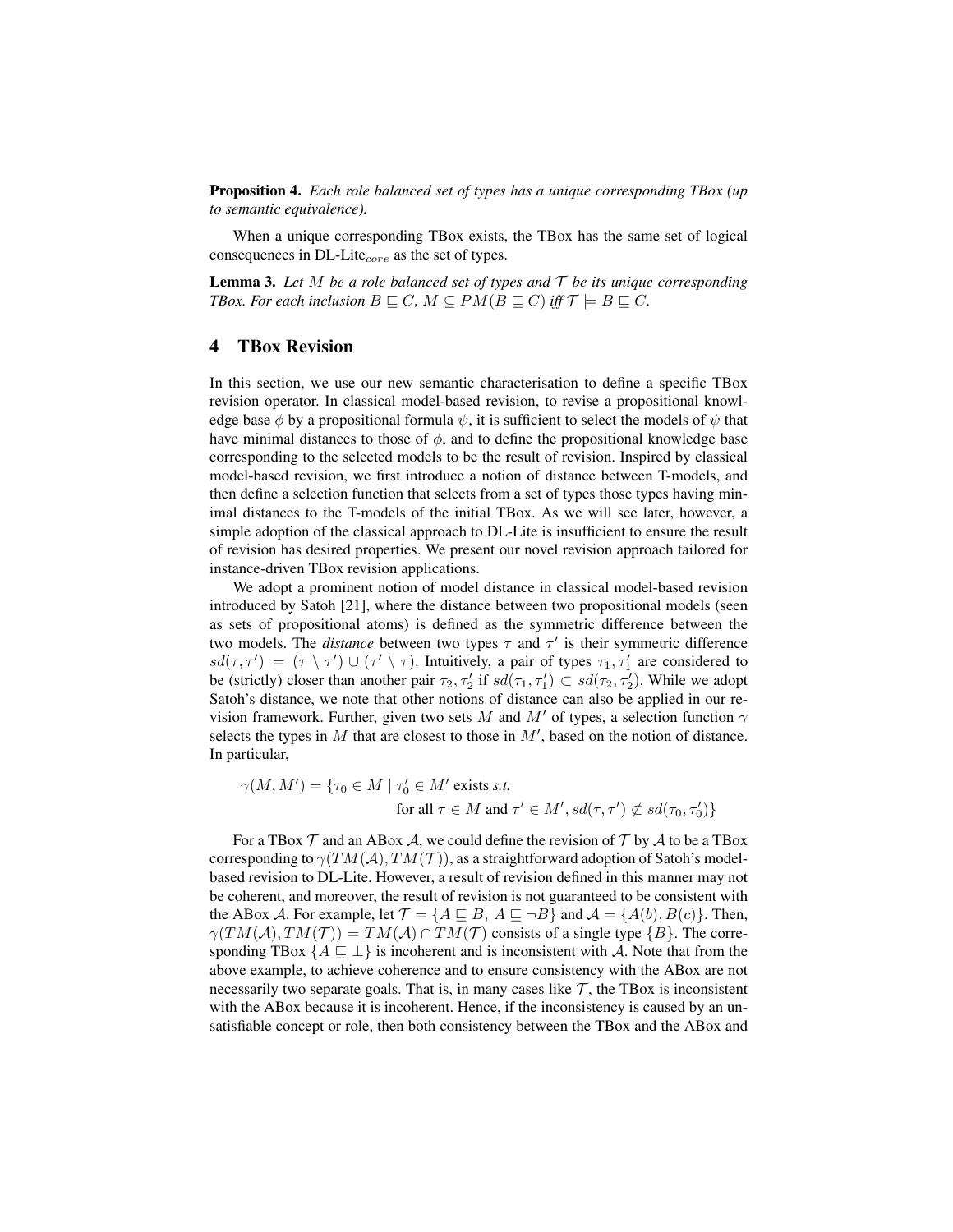the coherence of the TBox can be recovered simultaneously by revising only the TBox (without changing the ABox). To this end, we introduce the *coherence closure* A<sup>∗</sup> of an ABox A, which extends A with  $A(c_A)$  for each  $A \in \mathcal{S}_C$  such that no assertion  $A(a)$ occurs in A, where  $c_A$  is a fresh individual name not occurring in A, and extends A with  $P(c_P, d_P)$  for each  $P \in S_R$  such that no assertion  $P(a, b)$  occurs in A, where  $c_P$ ,  $d_P$  are fresh individual names not occurring in A. In the above example,  $A^* = A$ .

**Lemma 4.** *For a TBox*  $\mathcal T$  *and an ABox A,*  $\mathcal T$  *is coherent and*  $\mathcal T \cup \mathcal A$  *is consistent iff* T ∪ A<sup>∗</sup> *is consistent.*

The lemma show that the task of maintaining both the consistency of KB  $\mathcal{T} \cup \mathcal{A}$  and the coherence of TBox  $T$  can be reduced to that of maintaining only the consistency of KB  $T \cup A^*$ .

If  $\mathcal{T} \circ \mathcal{A}$  is the result of revising  $\mathcal{T}$  by  $\mathcal{A}$ , by Proposition 2, the consistency of KB  $(\mathcal{T} \circ \mathcal{A}) \cup \mathcal{A}^*$  can be guaranteed by the condition  $TM(\mathcal{T} \circ \mathcal{A}) \cap TM(b, \mathcal{A}^*) \neq \emptyset$  for each b occurring in  $\mathcal{A}^*$ , *i.e.*, the set of T-models of  $\mathcal{T} \circ \mathcal{A}$  must contain at least one b-type for each individual b in  $\mathcal{A}^*$ . It is clear that  $\gamma(TM(\mathcal{A}^*), TM(\mathcal{T}))$  does not necessarily satisfy this condition, as can be seen from the above example: There are two b-types in  $\mathcal{A}^*, \{A, B\}$  and  $\{A\}$ , and  $\gamma(TM(\mathcal{A}^*), TM(\mathcal{T})) = \gamma(TM(\mathcal{A}), TM(\mathcal{T}))$  does not contain either of them. Intuitively, for  $\mathcal{T} \circ \mathcal{A}$  to be consistent with  $\mathcal{A}^*$ , the T-models of  $\mathcal{T} \circ \mathcal{A}$  needs to contain at least one of the b-types. In the example, both b-types have the same distance to the T-models of  $\mathcal T$  (types  $\{B\}$  and  $\emptyset$ ) and both b-types should be selected as T-models of  $\mathcal{T} \circ \mathcal{A}$ . In general, for each individual b occurring in  $\mathcal{A}^*$ , the b-types in  $A^*$  that are closest to  $TM(\mathcal{T})$  should be selected. Also, when  $\mathcal T$  is already coherent and is consistent with  $A$ , the revision operation should not change  $T$ . To this end, all the initial T-models of  $\mathcal T$  are also added as T-models of  $\mathcal T \circ \mathcal A$ .

Based on the above intuitions, we define our TBox revision operator as follows.

**Definition 2.** Let  $\mathcal{T}$  be a TBox and A be an ABox in DL-Lite<sub>core</sub>. The revision of  $\mathcal{T}$  by  $\mathcal{A}$  *is*  $\mathcal{T} \circ \mathcal{A} = \mathcal{T}_{core}(TM(\mathcal{T}) \cup M_{\mathcal{A}^*})$  *where* 

$$
M_{\mathcal{A}^*} = \bigcup_{b \text{ occurs in } \mathcal{A}^*} \gamma(TM(b, \mathcal{A}^*), TM(\mathcal{T})).
$$

Intuitively,  $M_{A^*}$  is constituted by, for each individual b occurring in  $A^*$ , a set of b-types that are closest to the T-models of  $\mathcal{T}$ .  $M_{\mathcal{A}^*}$  is constructed as such in order that the result of revision is consistent with  $\mathcal{A}^*$ ; and the result of revising  $\mathcal{T}$  by  $\mathcal{A}$  is defined to be a corresponding TBox of  $TM(\mathcal{T}) \cup M_{\mathcal{A}^*}$ . It is not hard to see that  $TM(\mathcal{T}) \cup M_{\mathcal{A}^*}$  is role balanced: For each  $P \in S_R$ , assertion  $P(b, c)$  occurs in  $\mathcal{A}^*$  for some  $b, c \in \mathcal{S}_I$ , and as a result, a b-type containing  $\exists P$  and a c-type containing  $\exists P^-$  are contained in  $M_{\mathcal{A}^*}$ . From Proposition 4,  $\mathcal{T} \circ \mathcal{A}$  is uniquely defined (up to semantic equivalence).

Consider the following example adapted from the NCI ontology [9].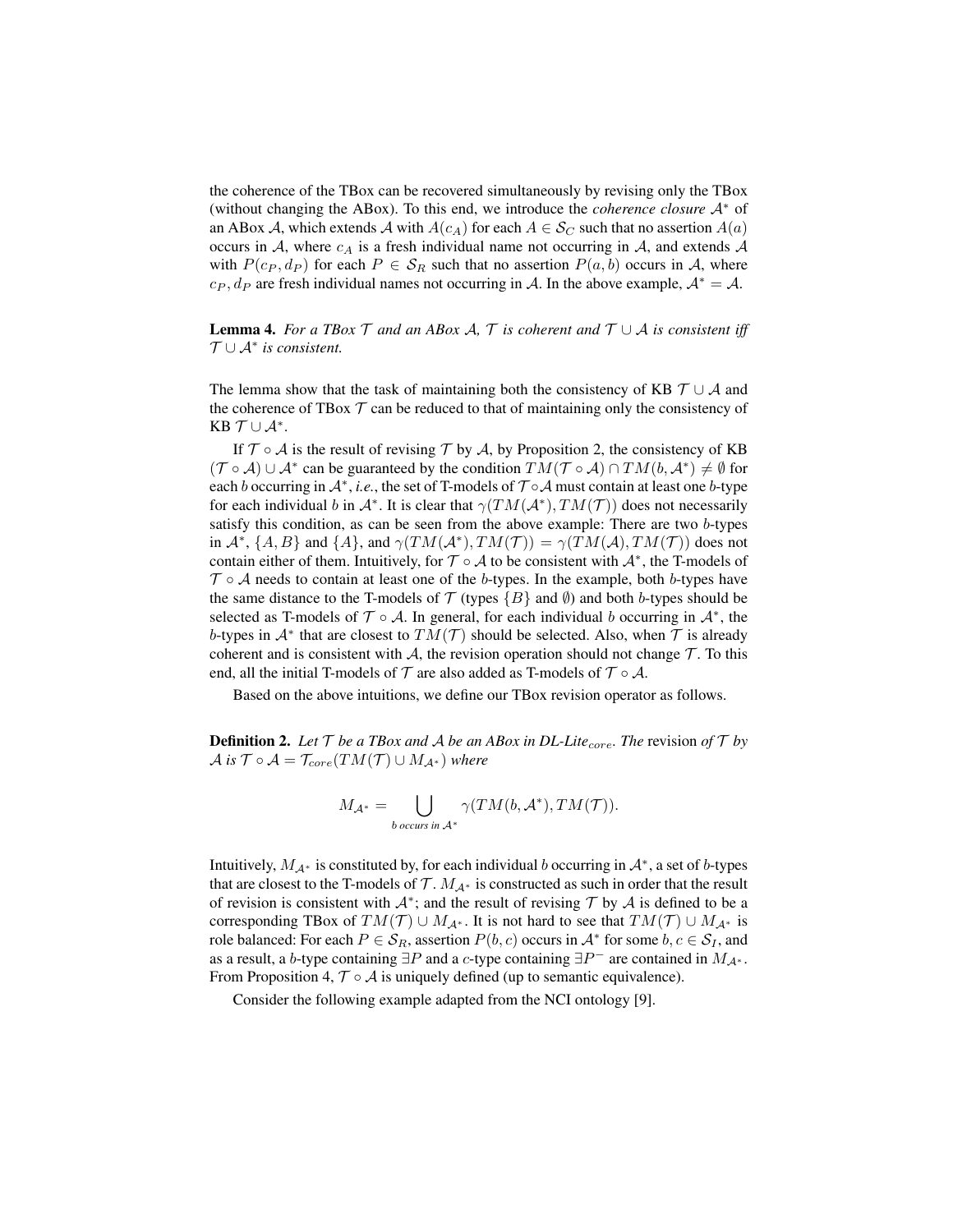*Example 1.* Let TBox  $T$  consists of the following inclusions

$$
\begin{aligned}\n\text{Heart\_Disease} &\sqsubseteq \exists \text{has\_Site}, \\
\exists \text{has\_Site}^- &\sqsubseteq \text{Cardiovascular\_System},\n\end{aligned}\n\tag{1}
$$

$$
\exists \text{has}\_\text{Site}^- \sqsubseteq \text{Respiratory}\_\text{System}, \tag{3}
$$

$$
\mathsf{Respiratory}\_\mathsf{System}\sqsubseteq\mathsf{Organ}\_\mathsf{System},\tag{4}
$$

$$
Cardiovascular\_System \sqsubseteq Organ\_System,
$$
\n(5)

$$
Respiratory\_System \sqsubseteq \neg Cardiovascular\_System, \tag{6}
$$

$$
Heart\_Disease \sqsubseteq \neg Organ\_System.
$$
 (7)

The following two inclusions in the original NCI ontology are not  $DL\text{-}Life_{core}$  axioms and thus they are replaced with inclusions  $(1)$ – $(3)$ . While this is not a precise translation, it is sufficient to demonstrate the application of our new revision in handling such medical ontologies.

> Heart Disease v ∃has Site.Cardiovascular System, Heart Disease v ∃has Site.Respiratory System.

The TBox  $\mathcal T$  is incoherent, as both concept Heart Disease and role has Site are unsatisfiable.

Given  $A = \{Heart\_Disease(hd1), has\_Site(hd1, s1), Organ\_System(s1)\}.$  Then, by Definition 2,  $\mathcal{T} \circ \mathcal{A}$  consists of inclusions (1), (4)–(7), and the following inclusion

$$
\exists \mathsf{has}\_\mathsf{Site}^- \sqsubseteq \mathsf{Organ}\_\mathsf{System}.\tag{8}
$$

The inclusion  $(8)$  can be seen as a revision from axioms  $(2)$ – $(5)$ .

The example shows that our TBox revision operator allows modification of axioms, in contrast to most existing TBox repair approaches that only support axiom removal.

Furthermore, the revision operator satisfies the following desired properties presented as AGM-style postulates [12]. Note that our revision operator is different from the classical AGM ones in nature. The classical AGM approach concerns revision between propositional formulas of the same type, whereas our revision approach addresses revising TBox axioms by ABox assertions, which is between different types of firstorder formulas. As a result, the following postulates are specially tailored for instancedriven TBox revision.

**Proposition 5.** Let  $\mathcal T$  be a TBox and  $\mathcal A$  be an ABox in DL-Lite<sub>core</sub>. The following *properties hold.*

*(R1)*  $T \circ A$  *is coherent. (R2)*  $(T ∘ A) ∪ A$  *is consistent. (R3) If*  $\mathcal T$  *is coherent and*  $\mathcal T \cup \mathcal A$  *is consistent, then*  $\mathcal T \circ \mathcal A \equiv \mathcal T$ *. (R4) If*  $\mathcal{T}_1 \equiv \mathcal{T}_2$  *and*  $\mathcal{A}_1 \equiv \mathcal{A}_2$ *, then*  $\mathcal{T}_1 \circ \mathcal{A}_1 \equiv \mathcal{T}_2 \circ \mathcal{A}_2$ *.* 

The first two properties (R1) and (R2) show that the result of revision is coherent and is consistent with the new ABox as required. Then, (R3) says that no revision is needed if the initial TBox is already coherent and consistent with the new ABox. Finally, (R4) shows that the revision operator is syntax-independent, *i.e.*, revising equivalent TBoxes with equivalent new ABoxes results in equivalent revision.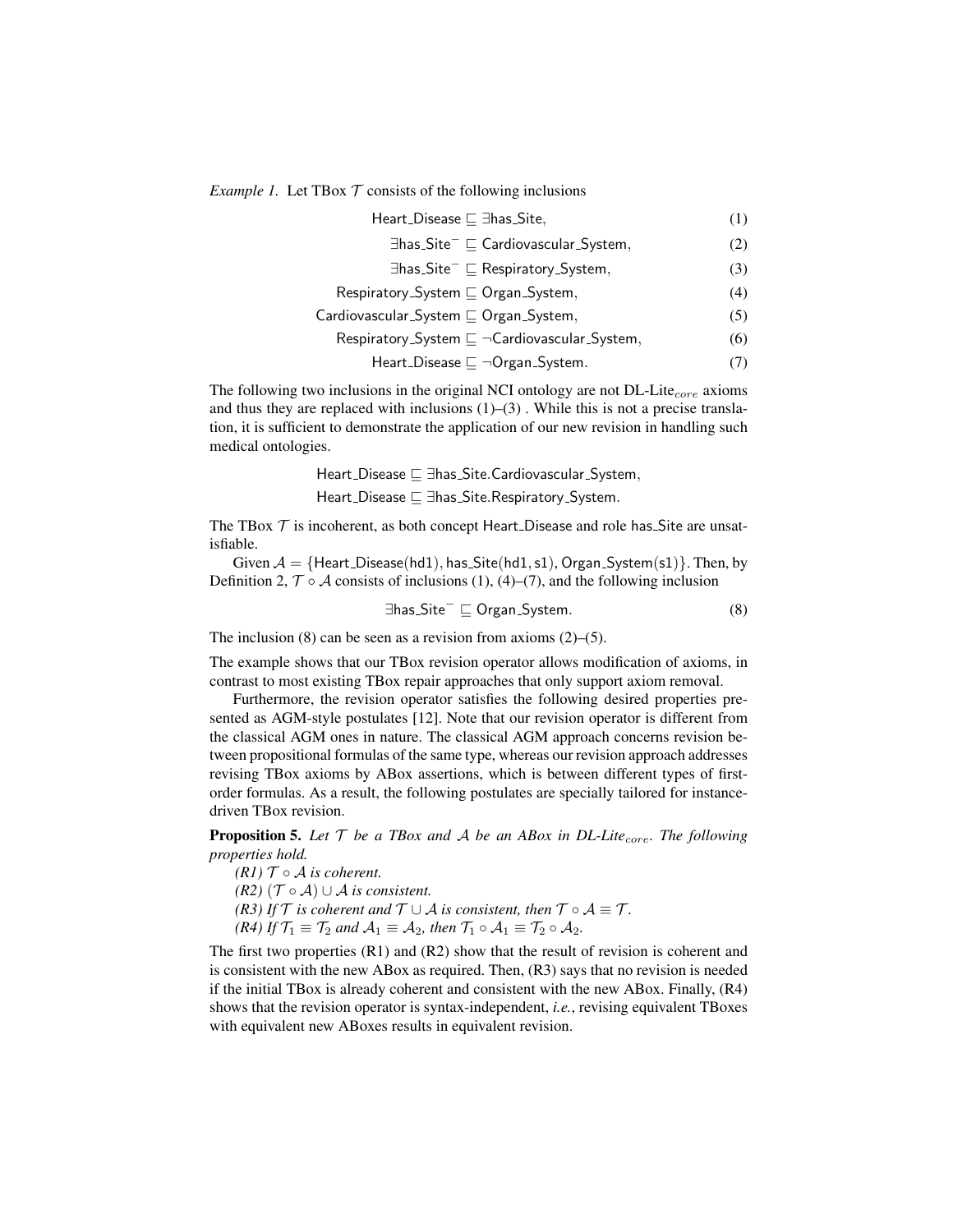### 5 Computational Aspects

In this section, we first look into the computational complexity of the *entailment problem* for revision, *i.e.*, the problem of deciding whether  $T \circ A$  entails a given TBox axiom  $B \sqsubset C$ . We show that the entailment can be checked without first computing  $\mathcal{T} \circ \mathcal{A}$ , and is achieved through a reduction to propositional logic. After that, we will provide an algorithm to compute  $\mathcal{T} \circ \mathcal{A}$  through entailment checking. We show that when the size of  $A$  is bounded, the computation can be done in polynomial time.

We first show that the entailment problem in DL-Lite can be reduced to one in propositional logic. To this end, we introduce a propositional transformation for DL-Lite TBoxes. This allows us to build essentially a connection between our revision operator and propositional belief revision, and to make use of the existing belief revision results and algorithms in propositional logics, *e.g.*, [7]. The transformation is inspired by [1], which introduces a transformation from a DL-Lite TBox into a theory in the one variable fragment of first order logic. Using type semantics instead of classical DL models allows us to obtain a novel transformation to propositional logic, which is much simpler than theirs.

To achieve this, each basic concept in  $\beta$  is assigned a distinct propositional atom, each A to  $p_A$  and each  $\exists R$  to  $p_{\exists R}$ . Function  $\phi(\cdot)$  maps each basic concept in B to its corresponding propositional atom, and a general concept to a propositional literal as follows.

$$
\phi(\perp) = \perp, \qquad \phi(A) = p_A, \qquad \phi(\exists R) = p_{\exists R}, \qquad \phi(\neg B) = \neg \phi(B).
$$

Then,  $\phi(\cdot)$  can be extended to map a DL-Lite<sub>core</sub> TBox  $\mathcal T$  to a propositional formula as follows

$$
\phi(\mathcal{T}) = \bigwedge_{B \sqsubseteq C \in \mathcal{T}} (\phi(B) \to \phi(C)) \land \bigwedge_{R \in \mathcal{R}, \mathcal{T} \models \exists R \sqsubseteq \bot} (\neg \phi(\exists R) \land \neg \phi(\exists R^{-})).
$$

Further, to encode the instance types of an ABox, a pair of a DL-Lite $_{core}$  ABox  $A$  and an individual name b occurring in  $A$  is mapped to a propositional formula as follows.

$$
\phi(b, \mathcal{A}) = \bigwedge_{A(b) \in \mathcal{A}} \phi(A) \land \bigwedge_{P(b,c) \in \mathcal{A}} \phi(\exists P) \land \bigwedge_{P(c,b) \in \mathcal{A}} \phi(\exists P^{-})
$$

Note that the mapping does not translate an ABox into a propositional formula. Instead, formula  $\phi(b, \mathcal{A})$  is used to capture the b-types in A. Intuitively, the models of  $\phi(\mathcal{T})$ correspond to the T-models of T, and the models of  $\phi(b, \mathcal{A})$  correspond to the b-types in A, as shown in the following lemma. Let  $\omega_{\tau} = \{ \phi(B) \mid B \in \tau \}$  for a type  $\tau$ . mod $(\phi)$ denotes the set of models of propositional formula  $\phi$ .

**Lemma 5.** Let  $T$  *be a TBox and*  $A$  *be an ABox in DL-Lite<sub>core</sub>. Then,* 

- *1.* mod $(\phi(\mathcal{T})) = {\omega_{\tau} | \tau \in TM(\mathcal{T}) }$ ;
- 2. mod $(\phi(b, \mathcal{A})) = {\omega_\tau \mid \tau \in TM(b, \mathcal{A})}.$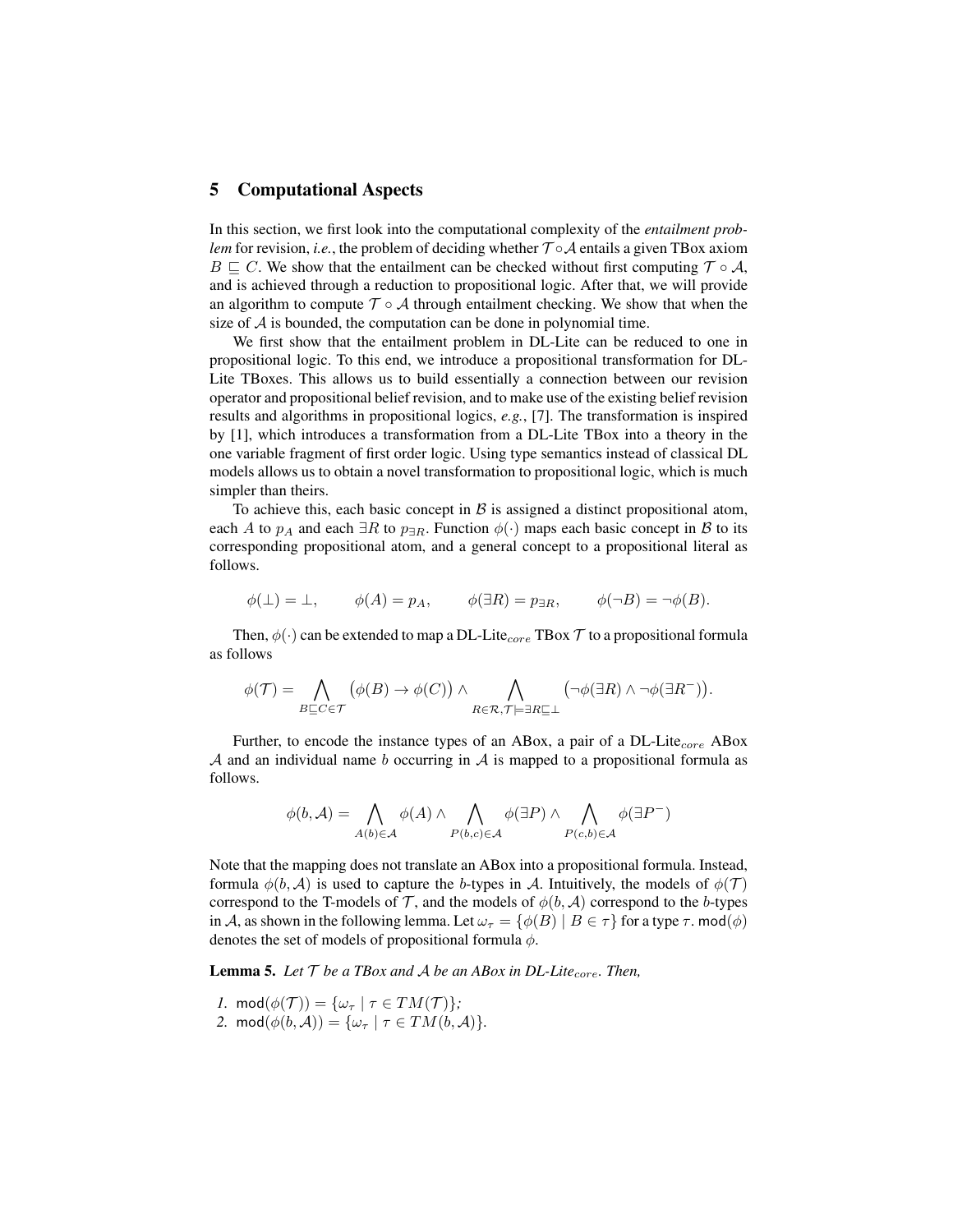Let  $\circ_s$  be Satoh's revision operator in propositional logic. The following connection between our revision operator and Satoh's holds.

**Proposition 6.** Let  $\mathcal T$  *be a TBox and A be an ABox in DL-Lite<sub>core</sub>. Given a TBox axiom*  $B \sqsubseteq C$ ,  $\mathcal{T} \circ \mathcal{A} \models B \sqsubseteq C$  *iff*  $\phi(\mathcal{T}) \vee \bigvee_{b \text{ occurs in } \mathcal{A}^*} (\phi(\mathcal{T}) \circ_s \phi(b, \mathcal{A}^*)) \vdash \phi(B) \rightarrow \phi(C).$ 

Proposition 6 allows us to reduce the entailment problem in  $DL\text{-}Life_{core}$  to a corresponding problem in propositional logic, and thus to make use of existing complexity results for propositional revision. Note that  $\phi(\mathcal{T})$  and  $\phi(b, \mathcal{A})$  are both Horn propositional formulas, and the sizes of them are polynomial in the size of  $\mathcal{T} \cup \mathcal{A}$ . From the complexity results in [7], it is easy to conclude the following complexity results. In particular, our TBox revision operator for DL-Lite<sub>core</sub> does not shift the complexity of the propositional case.

**Theorem 1.** For a TBox T, an ABox A, and a TBox axiom  $B \subseteq C$  in DL-Lite<sub>core</sub>, *deciding*  $\mathcal{T} \circ \mathcal{A} \models B \sqsubseteq C$  *is in co*NP.

*If the size of* A *is bounded, i.e., a constant* k *exists s.t.*  $|A| \leq k$ *, then deciding*  $\mathcal{T} \circ \mathcal{A} \models B \sqsubseteq C$  *is in* PTIME.

The coNP upper bound is not necessarily tight, but mainly shows the connection of our revision operator with the propositional ones. We leave a tight complexity result for the entailment problem in  $DL\text{-}Life_{core}$  (with inputs of unbounded sizes) open. Having a bound on the size of  $A$  and the PTIME complexity are practically relevant, as in ontology learning, the newly added example data is often small. The proof is not straightforward as |A| being bounded does not necessarily implies that  $|A^*|$  is bounded. Indeed, the PTIME complexity result holds as long as the number of assertions about each individual in A is bounded.

```
Algorithm 1: Revision
```

```
Input: TBox \mathcal T and ABox \mathcal A in DL-Lite<sub>core</sub>
 Output: a DL-Lite<sub>core</sub> TBox \mathcal{T}'\mathcal{T}' := \emptyset;foreach B_1, B_2 \in \mathcal{B} s.t. B_1 \neq B_2 do
       if \mathcal{T} \circ \mathcal{A} \models B_1 \sqsubseteq B_2 then
                 \mathcal{T}' := \mathcal{T}' \cup \{B_1 \sqsubseteq B_2\};
        end
       if \mathcal{T} \circ \mathcal{A} \models B_1 \sqsubseteq \neg B_2 then
                 \mathcal{T}' := \mathcal{T}' \cup \{B_1 \sqsubseteq \neg B_2\};
       end
end
 return \mathcal{T}^{\prime};
```
We provide an algorithm to compute  $\mathcal{T} \circ \mathcal{A}$  using entailment checking as a submethod. The algorithm verifies each possible entailment and add those entailed axioms to the result.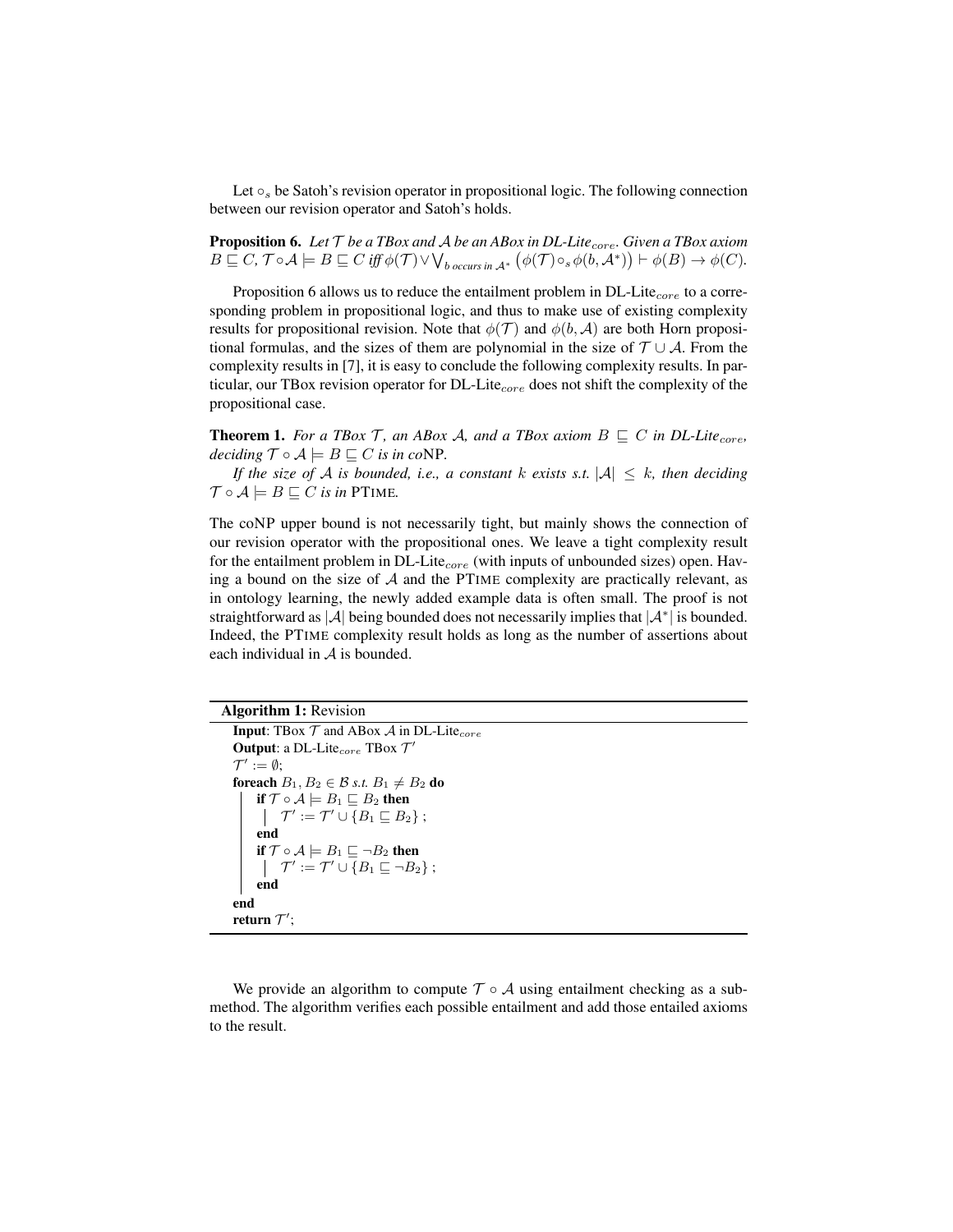**Proposition 7.** Let  $\mathcal{T}$  be a TBox,  $\mathcal{A}$  be an ABox in DL-Lite<sub>core</sub>, and  $\mathcal{T}'$  be the TBox *returned by the algorithm Revision. Then,*  $\mathcal{T}' \equiv \mathcal{T} \circ \mathcal{A}$ .

Although DL-Lite ontologies are often associated with large ABoxes, the input ABox  $A$  consists of only updated data and thus can be expected to be small. If the size of  $A$ is bounded, the algorithm Revision runs in PTIME in the size of  $\mathcal{T} \cup \mathcal{A}$ . In particular, the number of possible inclusions in  $DL\text{-}Life_{core}$  is quadratic to the number of basic concepts in  $T \cup A$ , and the entailment check is in PTIME as discussed.

# 6 Conclusion

We have presented a novel approach to revise a DL-Lite TBox according to newly added ABox instances, and the revision incurs only minimal change to the initial TBox measured in a model-theoretic manner. To the best of our knowledge, our work is the first attempt to address particularly the revision of a TBox by ABox assertions. To tackle this problem, we have introduced the type semantics for  $DL\text{-}Life_{core}$  TBoxes, which is superior over the classical DL semantics in that each TBox has a finite number of type models and the new semantics still preserves most of major reasoning forms for DLs. Based on this new semantics, we have developed an operator for revising a TBox by an ABox. We show that the proposed revision operator possesses several desired properties and have also developed an efficient algorithm for computing the revision.

We are currently working on extending our approach to  $DL\text{-}Lie_R$ . To address this issue, a key task is to extend the type semantics to  $DL\text{-}Lie_R$ , which needs to take into account the additional non-propositional inferences introduced by role inclusions. It would be also interesting to look into practical applications of our revision approach in ontology learning.

### References

- 1. Artale, A., Calvanese, D., Kontchakov, R., Zakharyaschev, M.: The DL-Lite family and relations. Journal of Artificial Intelligence Research 36, 1–69 (2009)
- 2. Baader, F., Calvanese, D., McGuinness, D.L., Nardi, D., Patel-Schneider, P.F.: The Description Logic Handbook. Cambridge University Press (2003)
- 3. Baader, F., Ganter, B., Sertkaya, B., Sattler, U.: Completing description logic knowledge bases using formal concept analysis. In: Proceedings of the 20th International Joint Conference on Artificial Intelligence (IJCAI-07). pp. 230–235 (2007)
- 4. Calvanese, D., Giacomo, G.D., Lembo, D., Lenzerini, M., Rosati, R.: Tractable reasoning and efficient query answering in description logics: The DL-Lite family. Journal of Automatic Reasoning 39(3), 385–429 (2007)
- 5. Calvanese, D., Kharlamov, E., Nutt, W., Zheleznyakov, D.: Evolution of DL-Lite knowledge bases. In: Proceedings of the 9th International Semantic Web Conference (ISWC-10). pp. 112–128 (2010)
- 6. Cuenca Grau, B., Ruiz, E.J., Kharlamov, E., Zhelenyakov, D.: Ontology evolution under semantic constraints. In: Proceedings of the 13th International Conference on Principles of Knowledge Representation and Reasoning (KR-12). pp. 137–147 (2012)
- 7. Eiter, T., Gottlob, G.: On the complexity of propositional knowledge base revision, updates, and counterfactuals. Artificial Intelligence 57, 227–270 (1992)